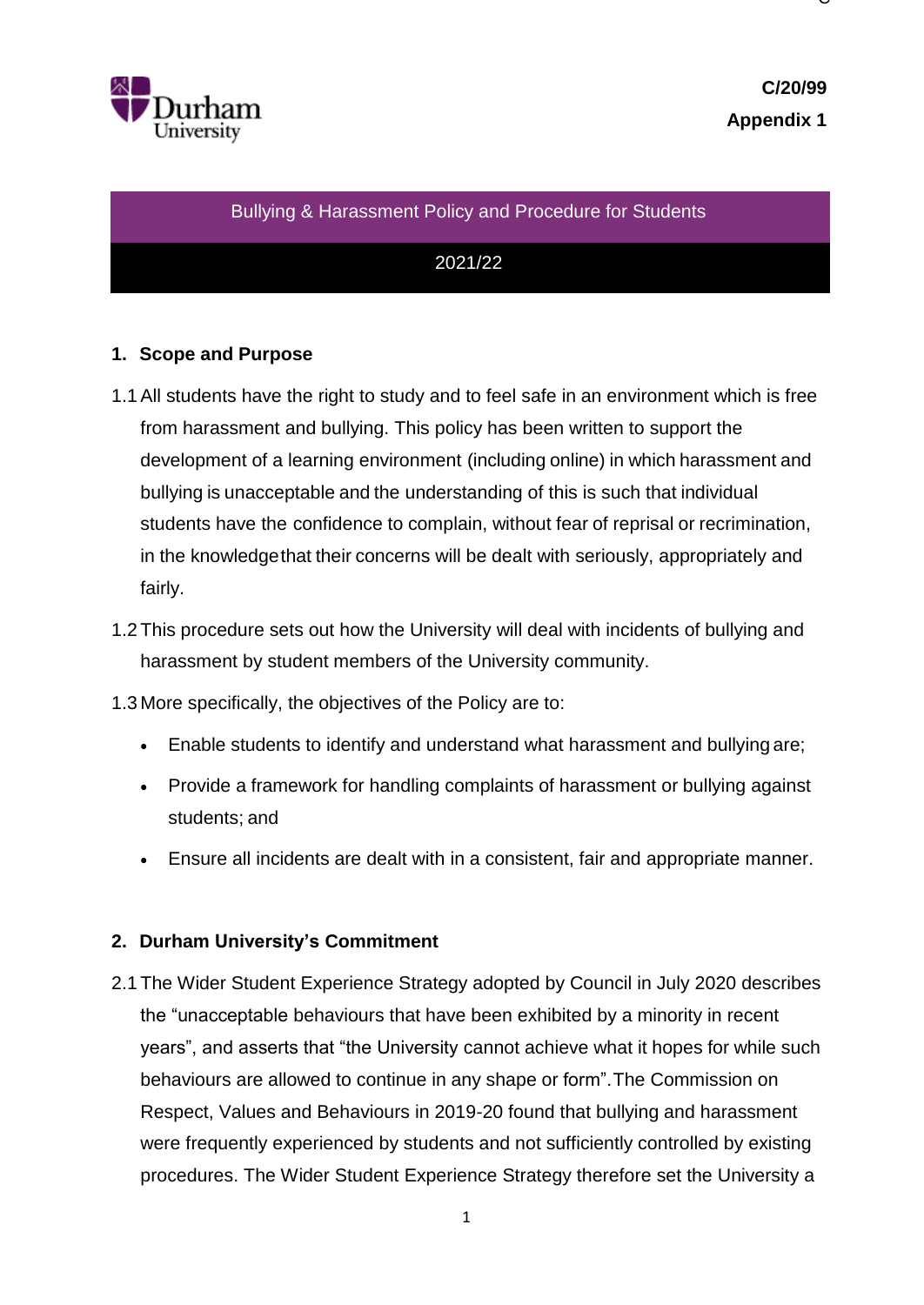strategic goal of "Embedding Responsibility and Respect", under which "the University will foster a student culture that places a universally high value on respect and concern for others". This revised Policy and Procedure is one step in the achievement of that strategic goal.

- 2.2 Durham University is fully committed to the development of policies and procedures to eliminate discrimination and actively promote equality of opportunity for our students. The University believesthat where respect for diversity and equality of opportunity exists, all students work in a more rewarding and less stressful environment; one where discrimination, prejudice and harassment are not accepted, and one more likely to enhance performance and achievement, allowing all members of our University community to fully demonstrate and use their skills and talents and achieve their fullpotential.
- 2.3Allegations of harassment and bullying will be treated very seriously by the University and can result in disciplinary action being taken against the person who committed unwanted behaviour. As the University views harassment and bullying as serious offences, any individual who makes a vexatious, demonstrably false or malicious claim of harassment or bullying will be dealt with in accordance withthe University's Code of Practice on Student Behaviour in Appeals and Complaints and may be subjectto disciplinary procedures as specified in General Regulation IV – Discipline.
- 2.4As part of its commitment to eliminating harassment and bullying, the University undertakes to:
	- Apply the Policy equally to all students registered at the University;
	- Ensure an initial acknowledgement to any complaint is issued to the Reporting Party normally within 5 working days of the complaint being received and to keep all parties informed of the progress of the complaint;
	- Treat all allegations of harassment or bullying seriously, fairly, sensitively, promptly and withappropriate regard to confidentiality;
	- Publicise this Policy as widely as possible in order to ensure that students are aware of its existence;
	- Provide Bullying and Harassment Advisors who will be available to advise and assist students(details of the advisors are available at [www.durham.ac.uk/equality.diversity/harassment/supportadvisors/\)](http://www.durham.ac.uk/equality.diversity/harassment/supportadvisors/); and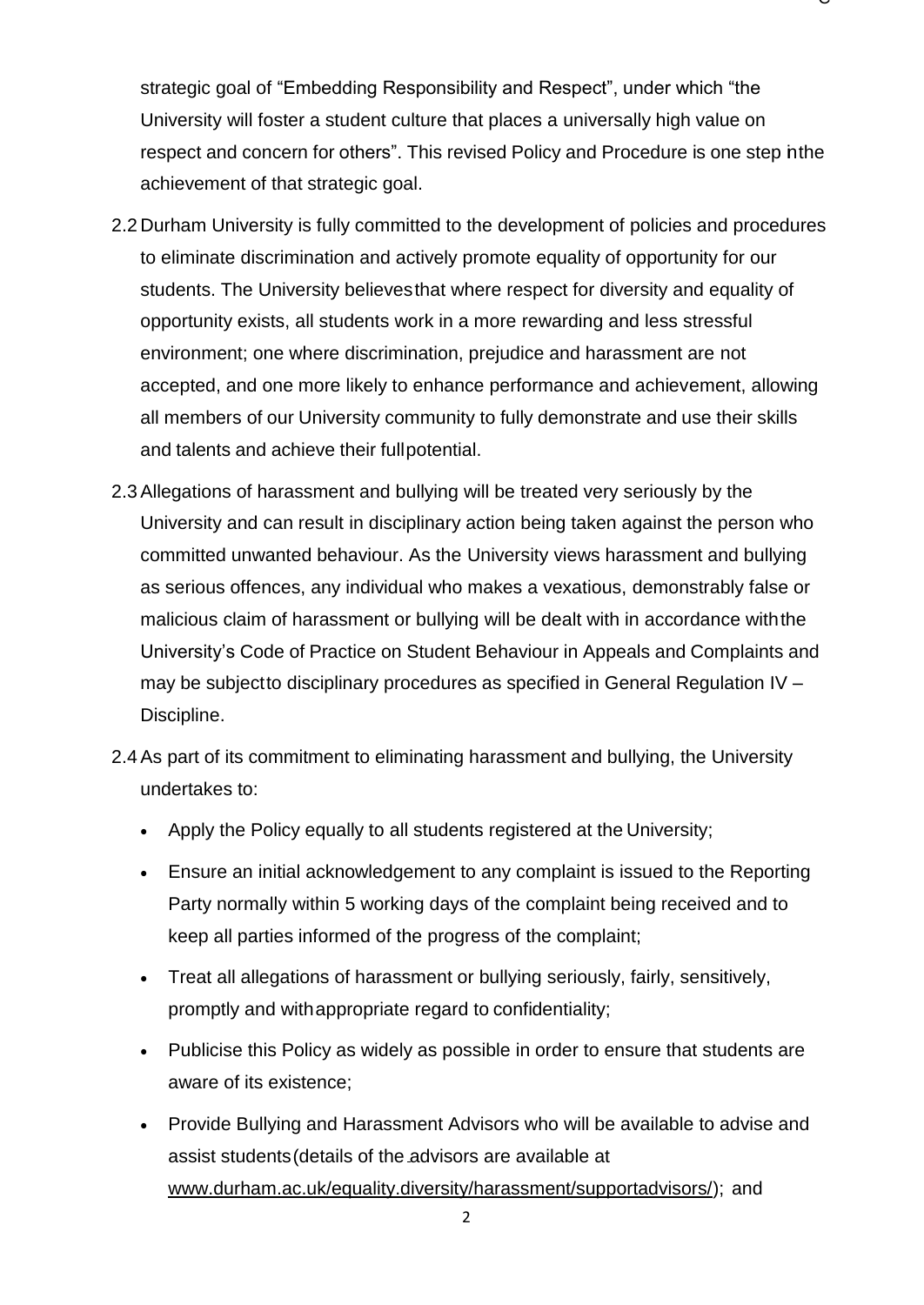Monitor the effectiveness of the Policy.

### **3. Roles and Responsibilities**

3.1 It is the responsibility of every member of our University community to help us achieve an inclusive and supportive environment, free from discrimination and to promote good relations between all people.

 $\check{ }$ 

- 3.2All students have a personal responsibility to behave in a way that is not offensive to others and to acknowledge that views and opinions held by others may not always coincide with their own. Such differences of opinion are unlikely to constitute harassment.
- 3.3Where possible, students should discourage harassment and bullying by making it clear that they findsuch behaviour unacceptable.
- 3.4Each student must comply with this Policy and any other University Code of Conduct, including future codes. Students are responsible for ensuring that their behaviour could not reasonably be considered toconstitute bullying or harassment of any individual or group.
- 3.5 Issues of harassment and/or bullying should be raised promptly and in a timely manner in order that any required action or investigation of such issues can be carried out at the earliest opportunity.

## **4. What is Bullying and Harassment?**

- 4.1Bullying and harassment is unwanted behaviour which causes and individual to feel intimidated, degraded, humiliated or offended. This unwanted behaviour may take different forms, such asdiscriminatory or offensive statements, unfair treatment, or undermining actions in the form of comments, physical gestures, facial expressions or jokes. This unwanted behaviour can take place face-to-face, by letter, by email, by social media and by phone and it may be persistent behaviour or a single isolated incident. The key is that these actions or comments are viewed as being hostile or intimidating, demeaning and unacceptable to the individual experiencing them, and likely to cause this person alarm or distress.
- 4.2Bullying can be characterised as offensive, intimidating, malicious or insulting behaviour, an abuse ormisuse of power intended to undermine, humiliate,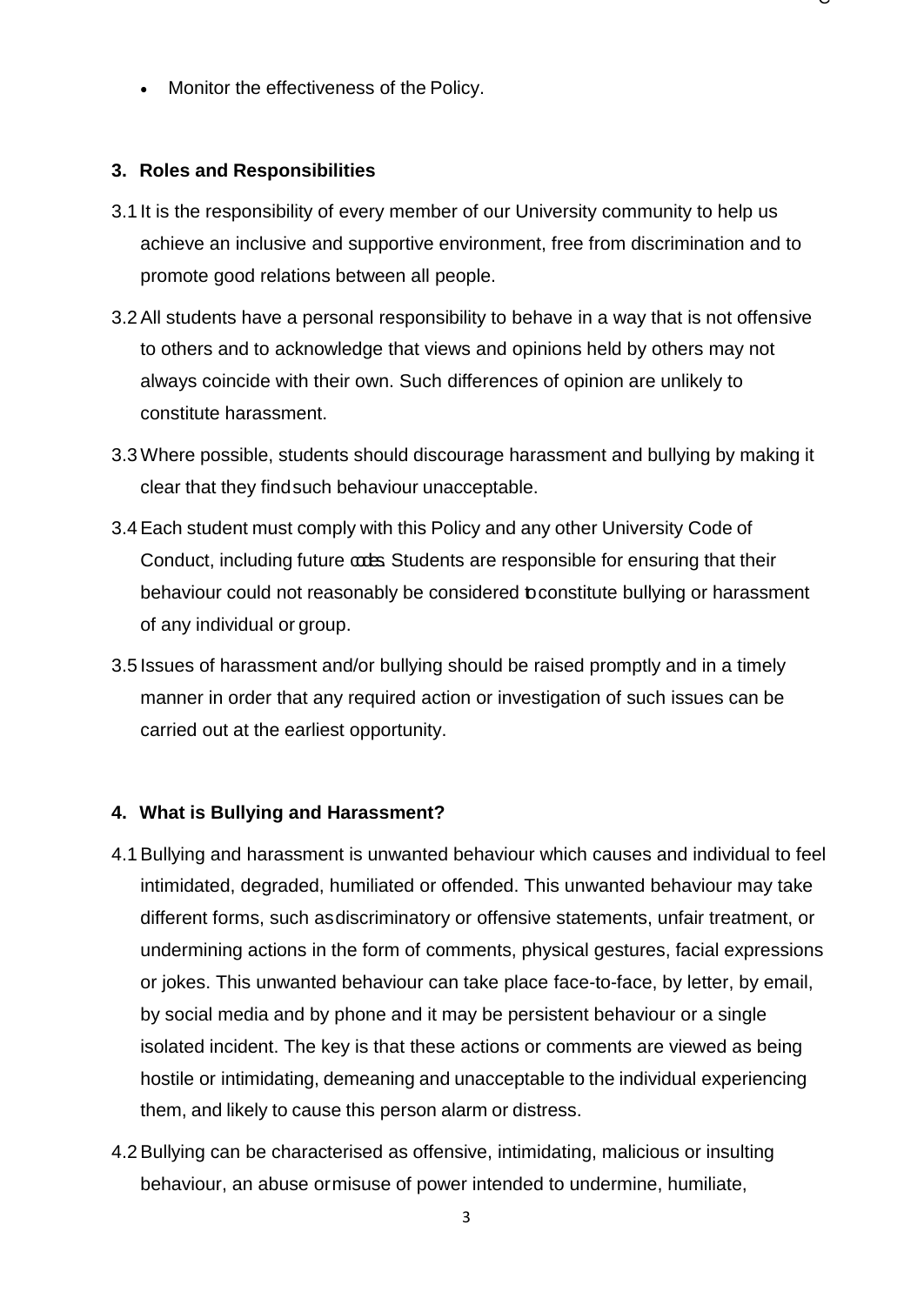denigrate or injury the recipient<sup>1</sup>.

4.3 Harassment is defined as behaviour which causes alarm or distress, or put people in fear of violenc[e.](#page-12-0) Harassment may have either the purpose or the effect of violating an individual's dignity or create anintimidating, hostile, degrading, humiliating or offensive environment for that individual<sup>2</sup>[.](#page-12-1) If harassment is connected to an individual's (actual or perceived) age, sex, disability, gender reassignment, marriage and civil partnership, pregnancy and maternity, race, religion or belief or sexual orientation, it is unlawful discrimination under the Equality Act 2010<sup>3</sup>.

- 4.4Students can be subject to harassment and thus have a right to make a complaint even if the harassingbehaviour is not directed at them personally, but instead at another student or member of staff.
- 4.5 It is recognised that differences in attitude, background and culture can often mean that what is perceived by one individual as harassment or bullying may not necessarily be perceived in the same way by another. It should be noted therefore, that when deciding whether bullying or harassment hasoccurred, the impact on the individual and whether the behaviour breaches the values and standardsof the University will be the focus, rather than motive or intent. The values and standards of the University are outlined in the Student Pledge [\(Student pledge -](https://www.dur.ac.uk/experience/colleges/pledge/) Durham [University\)](https://www.dur.ac.uk/experience/colleges/pledge/).
- 4.6 Harassment or bullying can therefore, be verbal and non-verbal, face to face or online. The followingprovides examples but is not an exhaustive list:
	- Verbal abuse.
	- Insulting behaviour or personal insults.
	- Sexist jokes, racist jokes, or jokes about an individual's sexual orientation, gender identity, disability, religion orbelief or age.
	- Behaviour which incites racial hatred, e.g. wearing racist insignia or badges.
	- Offensive written or computer generated material, including the use of social media or email.
	- Unreasonable, unfair or offensive behaviour relating to an individual's disabilities or mischievousinterference with personal aids or equipment.
	- Unwanted physical contact ranging from touching to serious assault.
	- Leering and offensive gestures.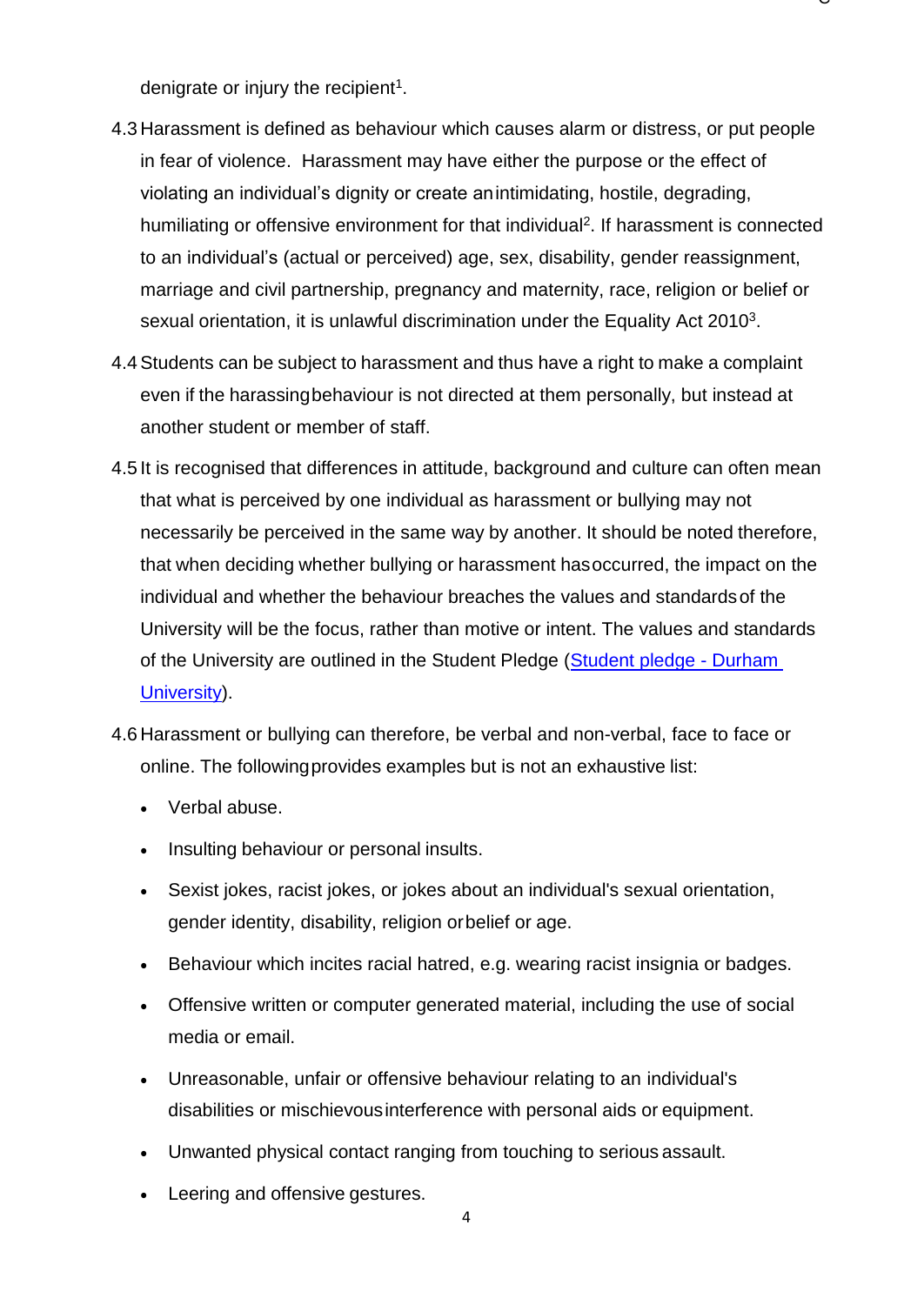- Display or circulation of sexually suggestive or racially abusive material.
- Coercive or menacing behaviour which interferes with dignity and privacy or which underminesan individual's self-confidence.

 $\check{ }$ 

- Asserting a position of seniority in an aggressive, abusive or offensive manner e.g. inappropriateor derogatory remark in connection with performance of duties / responsibilities.
- Intrusion by pestering, spying or stalking.
- Ridicule, isolation or exclusion from everyday social interaction or activities.
- 4.7 In some instances harassment and bullying may be potentially considered as sexual misconduct and violence. Please also refer to the University's Sexual Misconduct and Violence Policy and Procedure for students.
- 4.8Any difficulty in defining harassment or bullying should not deter a student from seeking support or complaining of behaviour which causes them distress. They should also not be deterred because of embarrassment or fear of intimidation.
- 4.9 The University will respect the sensitivity of complaints of harassment or bullying, and their consequences, and will treat any complaint with the utmost confidentiality and in line with the provisions of the Data Protection Act. Complaints will not normally be taken further than the ReportingParty wishes.

## **5. Advice and Support**

- 5.1 The University provides a range of support for students who feel they have been subject to harassmentor bullying. It is recommended that students seek advice and support in the first instance.
- 5.2 This can be done in a number of ways:

## Students' Union

Independent support is available to students through the Durham Students' Union Advice Service. They provide one to one support, advice and guidance on addressing issues informally or making a complaint under the Policy, and can provide support and advocacy to someone who is accused underthe Policy. The Students' Union can also facilitate mediation between students or student groups where difficulties have arisen.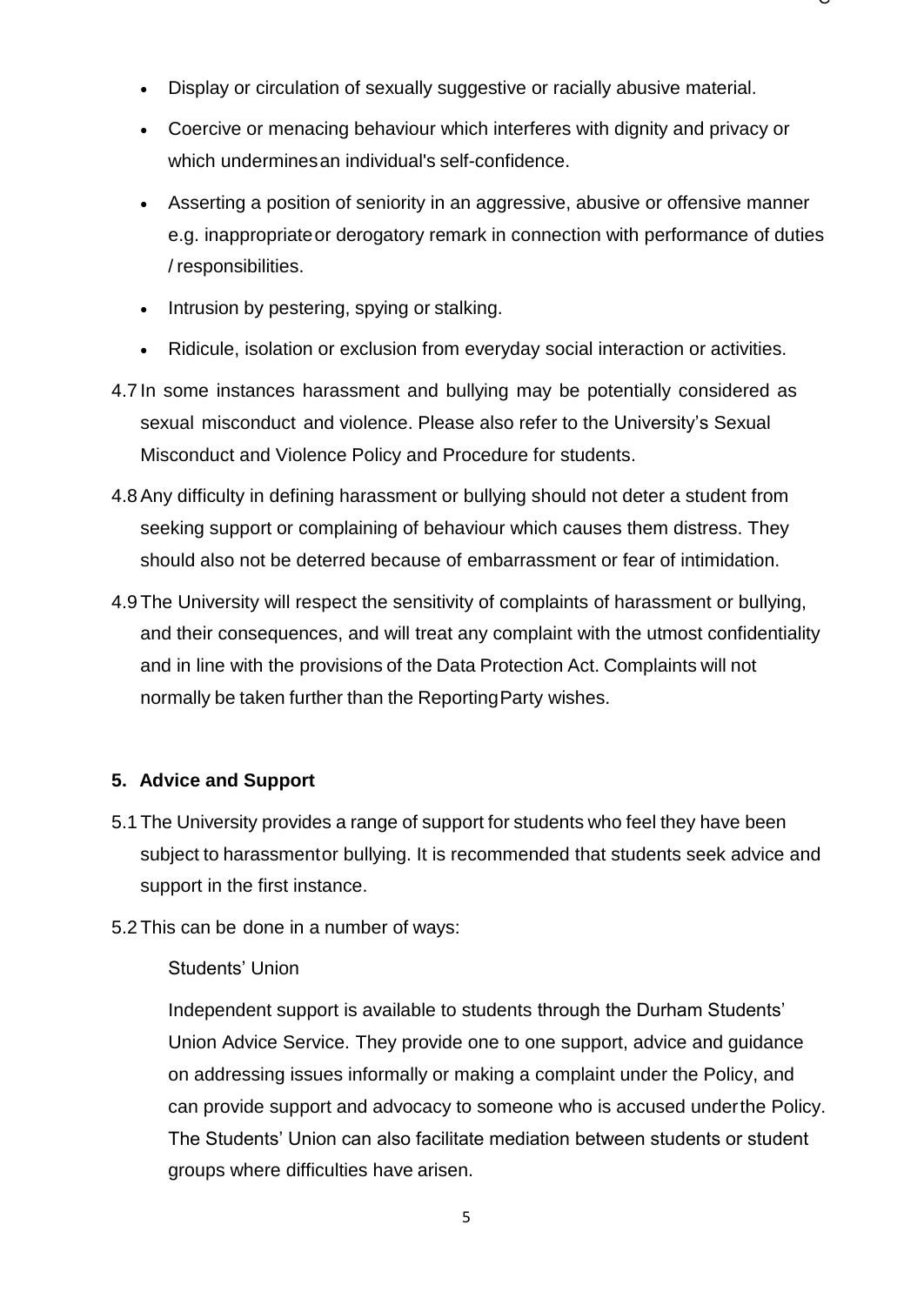### Report & Support Online Tool

Students can make reports of bullying and harassment through the Report and Support tool [\(https://reportandsupport.durham.ac.uk\)](https://reportandsupport.durham.ac.uk/). This tool covers reports of unwanted behaviour, such as bullying and harassment, hate incidents, sexual misconduct and violence and domestic abuse.

 $\check{ }$ 

## Bullying and Harassment Support Advisors Network

The University operates a network of Bullying and Harassment Support Advisors who can be approached by students. The Advisors can be contacted directly [\(www.durham.ac.uk/equality.diversity/harassment/supportadvisors/\)](http://www.durham.ac.uk/equality.diversity/harassment/supportadvisors/), or through the Report and Support online tool by making a report.

## College Student Support Offices

Staff in College Student Support offices can provide support and guidance for students being bullied or harassed.

## JCRs, MCRs and GCR

Student representatives in Common Rooms can provide support and guidance for students being bullied or harassed.

### The University Counselling Service

The University Counselling Service offers a high standard of service in professional counselling for any student who finds that their difficulties are hard to manage, and/or their difficulties are affecting theirstudies. Please see [www.durham.ac.uk/counselling.service/](http://www.durham.ac.uk/counselling.service/) or further details.

5.3 The University does not consider it necessary for students to seek independent legal advice in respect of complaints about bullying and harassment. It is entirely at students' discretion and cost if they choose to do so.

### **6. Procedures for making a complaint about Harassment and Bullying**

### 6.1 Principles

6.1.1 Where a student considers themselves to be under physical threat or at serious risk of imminent harm, they should always contact the police in the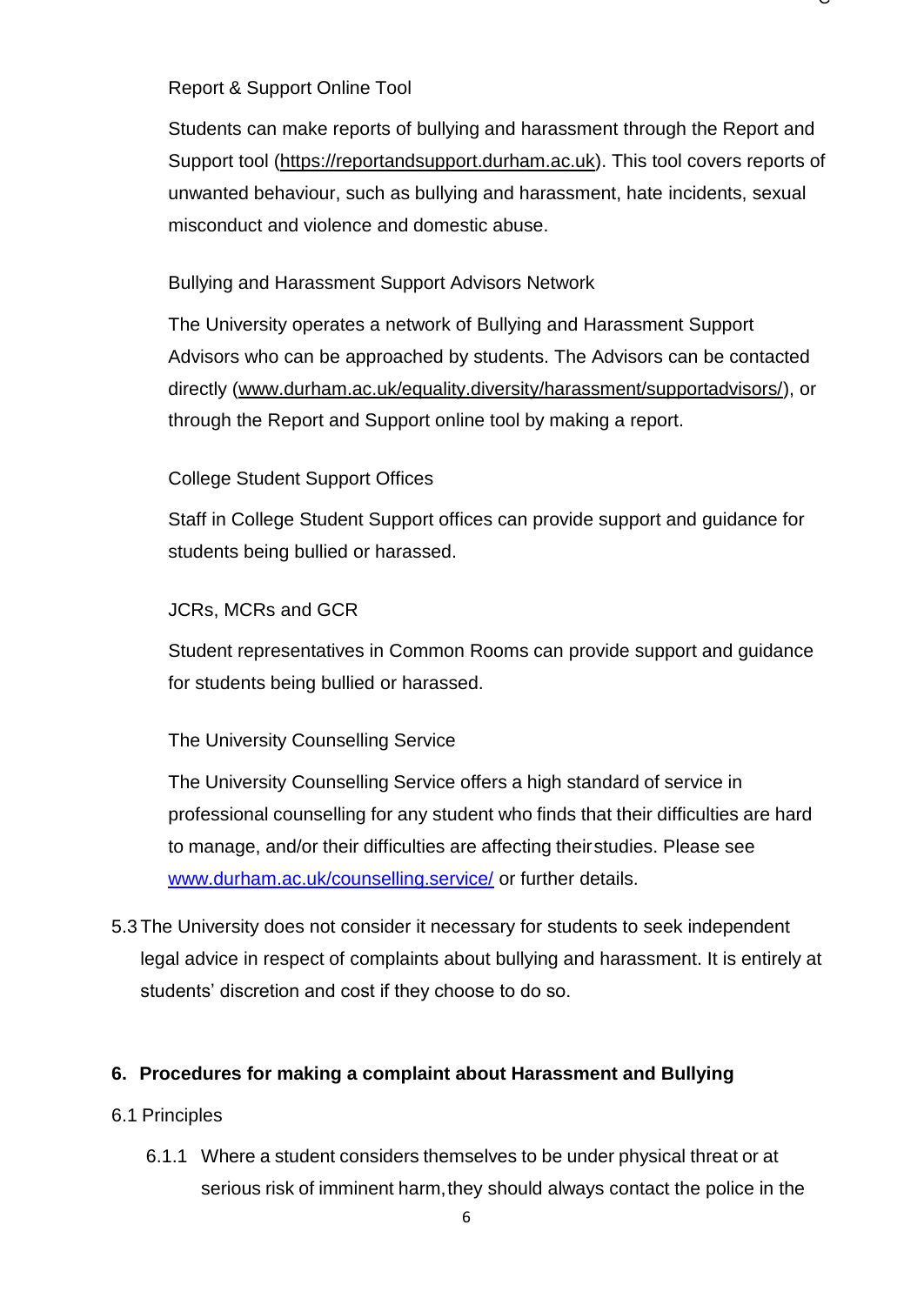first instance. Support for students in this situation can be provided by those members of the University community set out in the section ''Advice and Support'' above.

- 6.1.2 Students should raise complaints of harassment or bullying in a timely manner. Unless the University is notified of incidents of harassment or bullying within a reasonable length of time, the University may not be able to adequately investigate or take steps to prevent or eliminate harassment or bullying.
- 6.1.3 All parties involved should act in good faith to seek a successful resolution of any complaint at as earlya stage as possible.
- 6.1.4 All parties will be treated fairly, consistently and with respect.
- 6.1.5 A student raising a complaint under this procedure has the right to have the complaint investigated and handled appropriately by the University and meetings, decisions and confirmation of decisions will not be unreasonably delayed.
- 6.1.6 The individual or individuals against whom a complaint is made shall have the right to respond to anyallegations made against them.
- 6.1.7 All parties involved in the investigation process must submit any and all relevant evidence at the timeof the investigation. All evidence submitted will be shared with the Reporting Party, Responding Party, Investigator/s and case manager.
- 6.1.8 Attempts should be made to resolve each complaint informally. However, the University recognises that this may not always be possible or desirable and individuals have the right to request that theircomplaint is taken straight to a formal stage.
- 6.1.9 Use of a third party to help resolve the problem, whether internal or external, may be considered where deemed to be appropriate by the University.
- 6.1.10 A complaint determined by the University to be malicious, demonstrably false or vexatious may give rise to disciplinary proceedings against the Reporting Party.
- 6.2 Informal Stage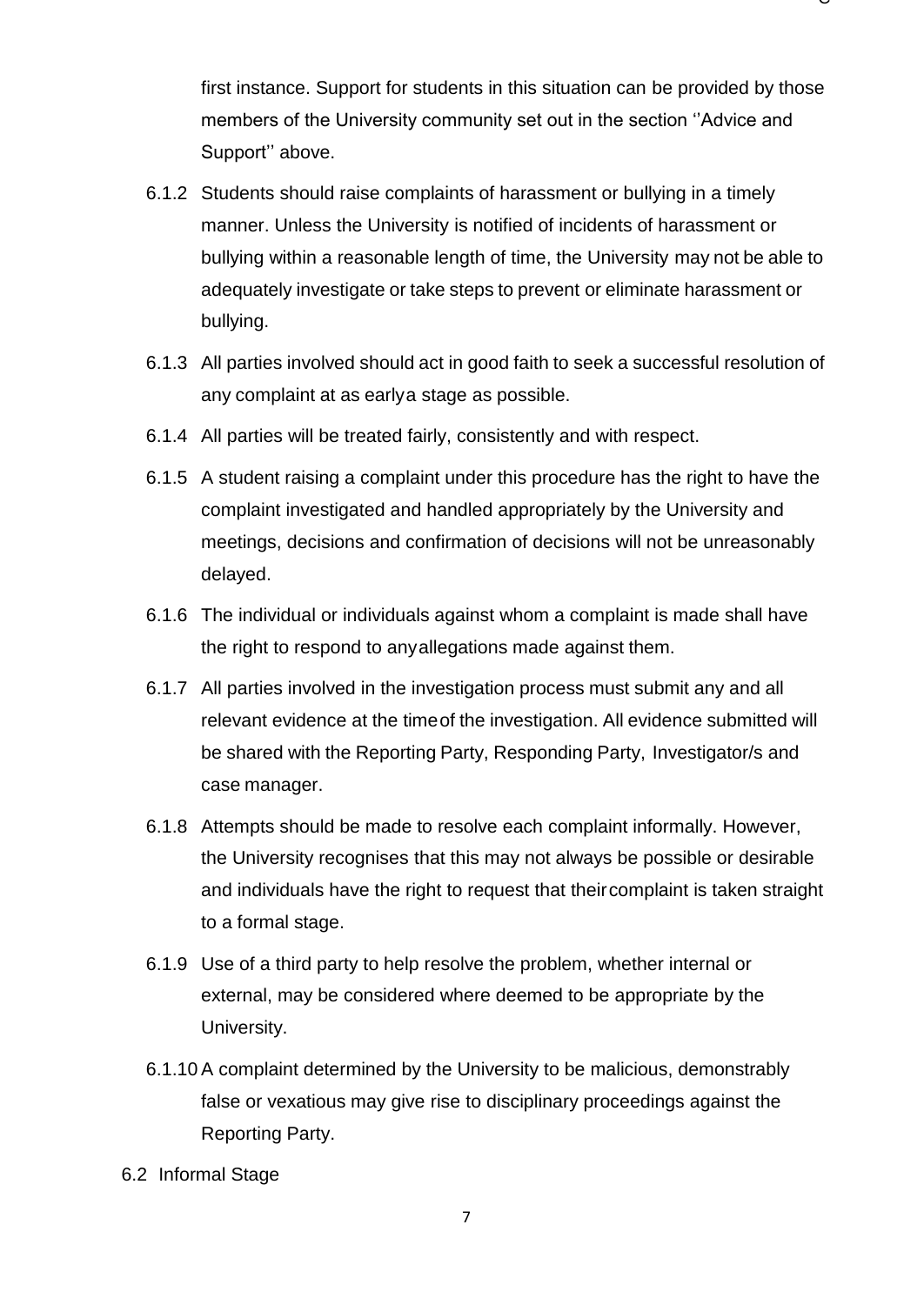6.2.1 The student should discuss any incident of harassment or bullying with a trusted fellow student or with a member of the University community outlined under the section 'Advice and Support' above. The student should keep a note of the details of any relevant incidents which cause offence, including dates, times and the names of any witnesses; and any relevant emails, notes etc.

 $\check{ }$ 

- 6.2.2 In some less serious cases speaking to, or writing a letter to, the person concerned to let them know their behaviour is unacceptable, can be sufficient to remedy the situation and prevent any repeat of the unacceptable behaviour. For example: "I think your behaviour/remark is offensive and I want youto stop." A copy of any such correspondence should always be kept.
- 6.2.3 Often a person approached in this way may not have been aware that their actions have been perceived as harassment or bullying and thus stop the behaviour without the need for further action. Where the behaviour continues or if the behaviour is of a more serious nature, a student may consider a more formal approach necessary.

### 6.3 Formal Stage One

- 6.3.1 Where appropriate, a student should speak or write to their Head of Department, member of staff intheir College Student Support Office or the Principal/Master of their College. Students can request that these staff speak on their behalf to the person concerned in accordance with the Informal Stage.
- 6.3.2 In the event that these steps fail to resolve the matter the student may request an investigation to becarried out by the Head of Department, member of staff in their College Student Support Office or thePrincipal of their College on behalf of the University. Advice about the conduct of the investigation can be sought from the Student Conduct Office in the case of complaints involving students.
- 6.3.3 The member of staff identified by the University to undertake the investigation will meet with the individual against whom the complaint is made to advise them of the allegations and invite their response.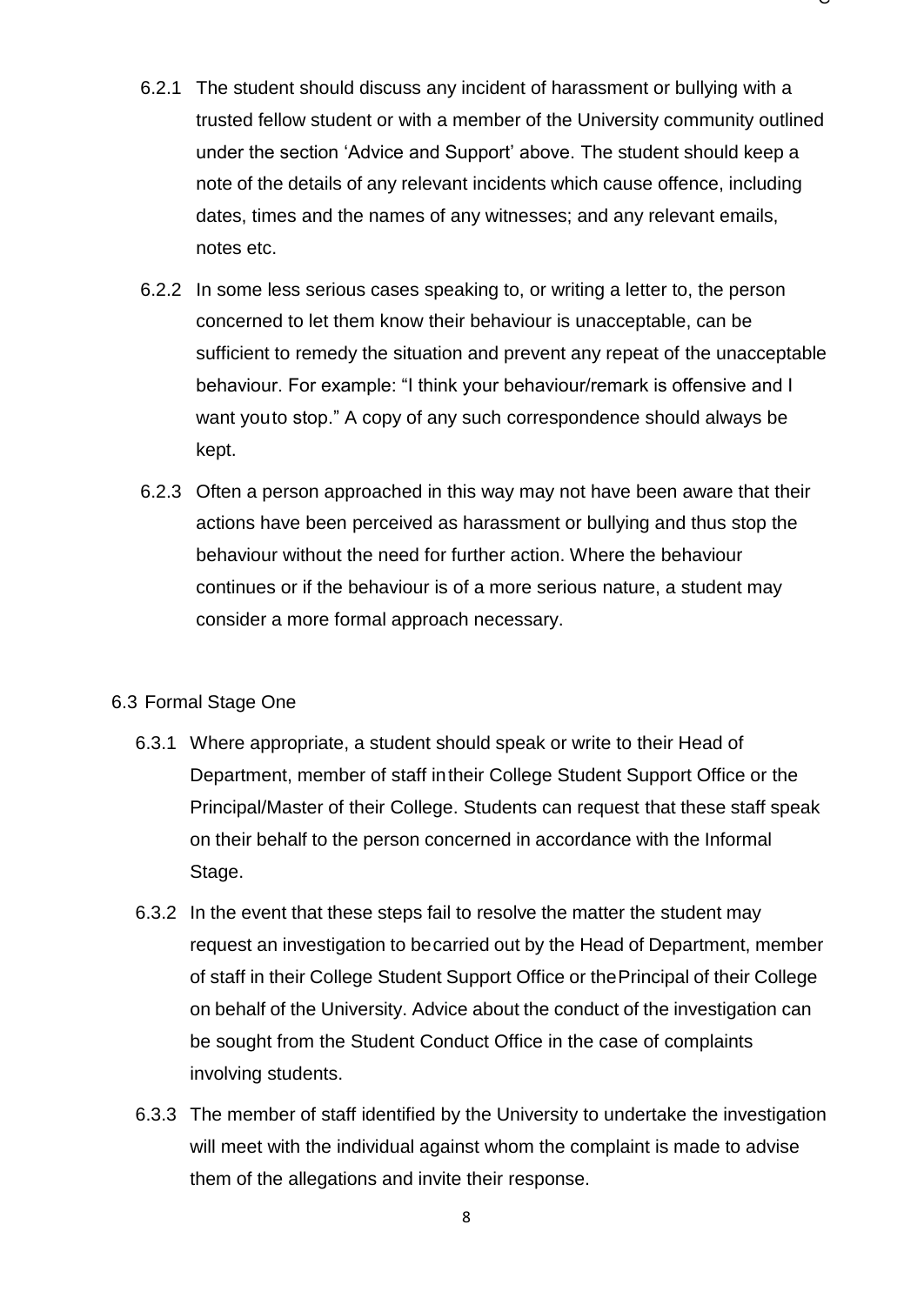6.3.4 If appropriate, it may be advised that a meeting be held with both parties with the aim of facilitating a discussion and reaching a resolution. This may include the use of trained mediators where appropriate.

 $\check{ }$ 

- 6.3.5 The outcome of a Formal Stage One complaint process may conclude:
	- Complaint not founded;
	- Situation mutually resolved; or
	- Complaint founded.
- 6.3.6 Where a complaint is deemed by the University to be founded, but the University considers action short of formal disciplinary action to be appropriate in order to reach a suitable resolution, the University may request either or both of the following:
	- The person against whom the complaint was made to offer a written apology to the student;and/or
	- The person against whom the complaint was made to undertake additional training or personalcounselling to ensure repeats of such behaviour shall not occur in the future.

# 6.4 Formal Stage Two

- 6.4.1 If it is determined by the University that Stage One has not resolved the situation, or if in the circumstances an investigation under Stage One has been deemed by the University not to be appropriate under the circumstances, then a formal complaint may be made in writing to the Student Conduct Office. The [complaint form](https://www.dur.ac.uk/colleges.se.division/studentsupportdirect/conductteam/respectatstudy/) is available on the Student Conduct Office webpages. Students should aim to provide as much information as possible of the events complained of, any supporting information and, where possible, a clear indication of the outcome sought.
- 6.4.2 The Student Conduct Office will acknowledge receipt of the complaint within 7 days. The Student Conduct Office will determine who should conduct an investigation. The Investigating Officer will be an appropriate and trained senior member of the University.
- 6.4.3 Investigating Officers will act promptly and tactfully, observing appropriate levels of confidentiality atall times.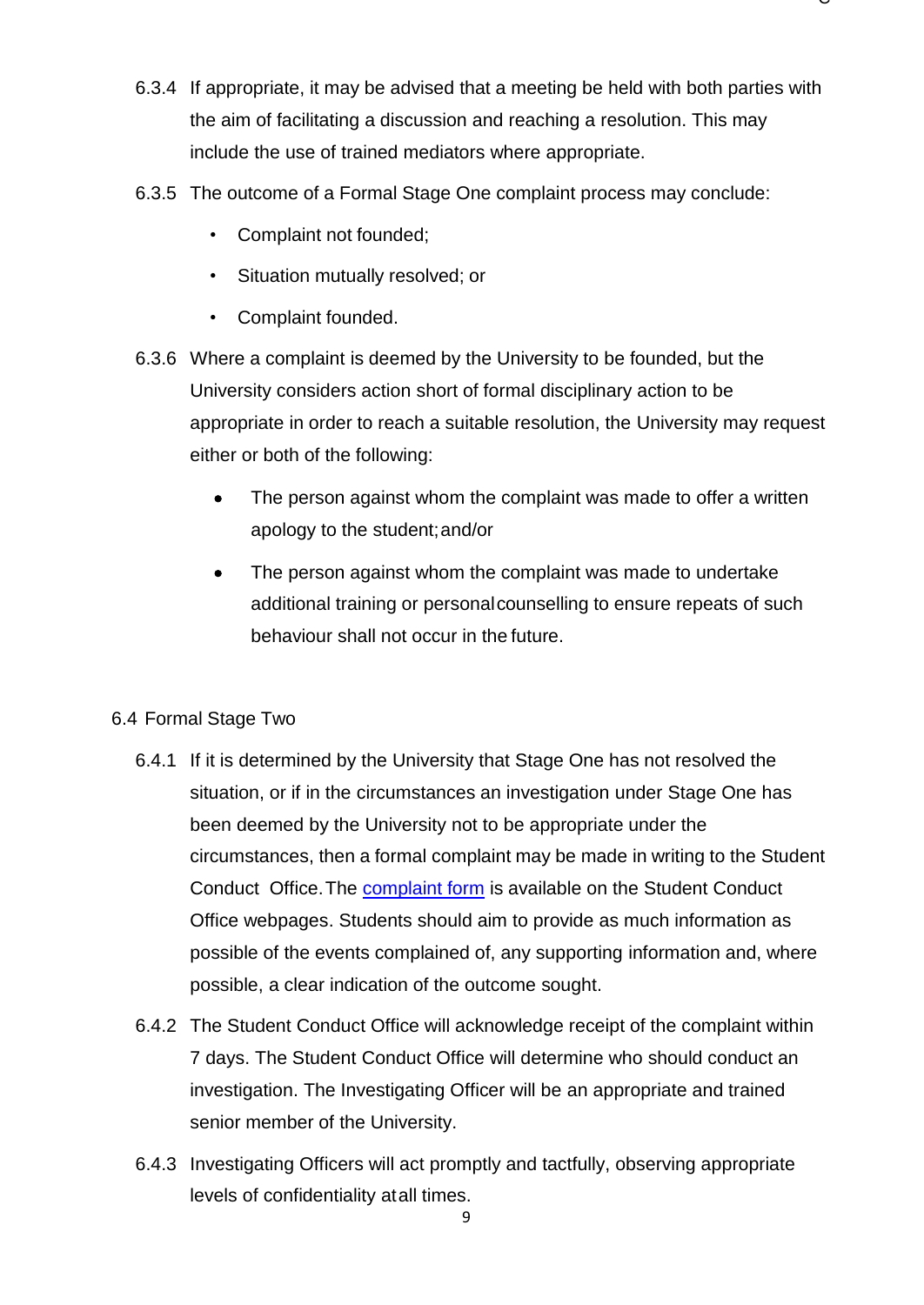#### 6.5 Investigation

6.5.1 Before the investigation begins the individual bringing forward the complaint (the Reporting Party) maybe asked to attend an informal meeting during which the procedures to be followed will be explainedand the details of the allegation will be confirmed. Please note that if the Reporting Party is unwillingfor the Responding Party (the individual against whom the complaint is being made) to be informed of their identity or the substance of the complaint against them, the investigation cannot proceed. A note of the meeting will be sent to the Reporting Party who will be asked to confirm whether it is an accurate summary of the discussion.

- 6.5.2 An investigation will be undertaken as quickly as possible. All parties involved will be expected to maintain appropriate levels of confidentiality. The Reporting Party and Responding Party will be informed that they should not make any contact with each other during the course of the investigationunless otherwise instructed by the Investigating Officer.
- 6.5.3 The Reporting Party and any potential witnesses of the alleged offence will be required to attend a meeting with the Investigating Officer. Students may be accompanied by a member of the University community such as a member of staff, Students' Union representative or a fellow student. Members of staff may be accompanied by a trade union representative or work colleague. For the avoidance ofdoubt, the work colleague must be an employee of Durham University, not acting in a legal capacity.
- 6.5.4 The Responding Party will then be informed of the formal complaint made against them and asked toattend a meeting with the Investigating Officer. During this meeting the complaint procedure will be explained and the details of the allegation against them will be confirmed. They will be given a full and fair opportunity to explain or present their version of events in response to the complaint.
- 6.5.5 The Investigating Officer may hold additional meetings or consult with additional parties as necessaryto reach a decision. The Investigating Officer will subsequently write to all parties, advising of the outcome of the investigation.
- 6.5.6 It is expected that the formal stage of this procedure will then be completed.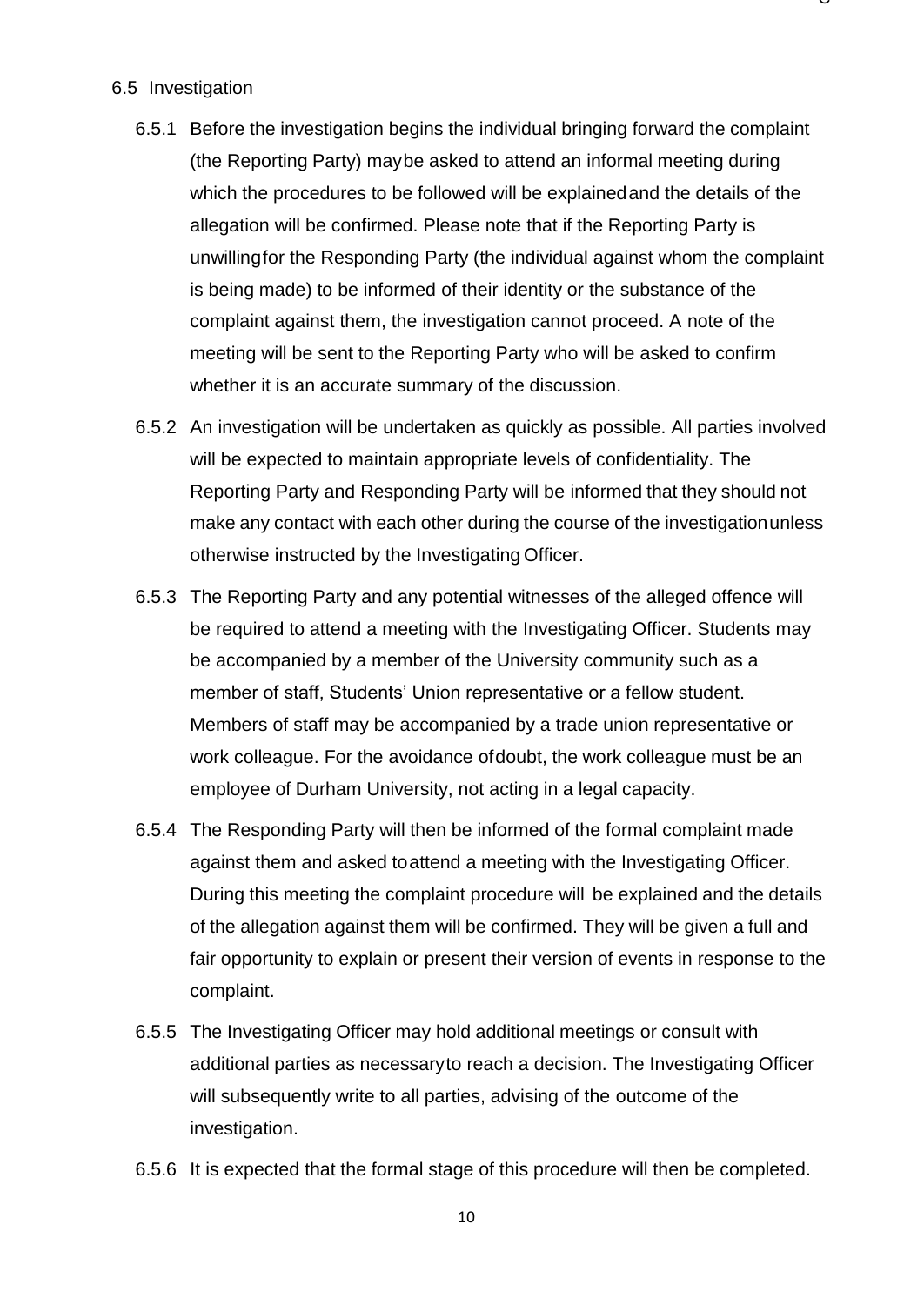# 6.6 Outcomes

6.6.1 In all cases the Investigating Officer will make a judgement as to whether bullying and /or harassmenthas occurred and if so whether the behaviour in question was intended to cause harassment or whether the Responding Party could reasonably be expected to know that their behaviour would cause harassment. Having reached this decision, the outcome of this investigation may be:

 $\check{ }$ 

- Complaint not founded in such an instance the case would be dismissed and no further actiontaken.
- Complaint founded if this is the case, the Investigating Officer will propose further action.
- 6.6.2 Where the Investigating Officer considers the misconduct is of so serious a nature that the penalty of expulsion from the University should be considered, they may refer the matter to Senate Discipline Committee as a Category 2 offence as outlined in the Non-Academic Misconduct Disciplinary Procedure.
- 6.6.3 If the Investigating Officer considers the offence to be a Category 1 offence as outlined in the Non- Academic Misconduct Disciplinary Procedure then they will consult with the Student Conduct Office and they may impose an appropriate sanction (see Non-Academic Misconduct Disciplinary Procedure section 6).
- 6.6.4 If the Responding Party fails to comply with the sanctions imposed by the Investigating Officer withinthe time specified they may be considered to be in breach of the ruling and the Investigating Officer may refer the matter to the Senate Discipline Committee as an allegation of a Category 2 offence.

# **7. Staff**

7.1Where the report is against a member of staff, then the case will be referred to the staff Bullying and Harassment Procedure (staff procedures are currently under review).

# **8. Review Request**

8.1 If the Reporting Party or the Responding Party is dissatisfied with the outcome of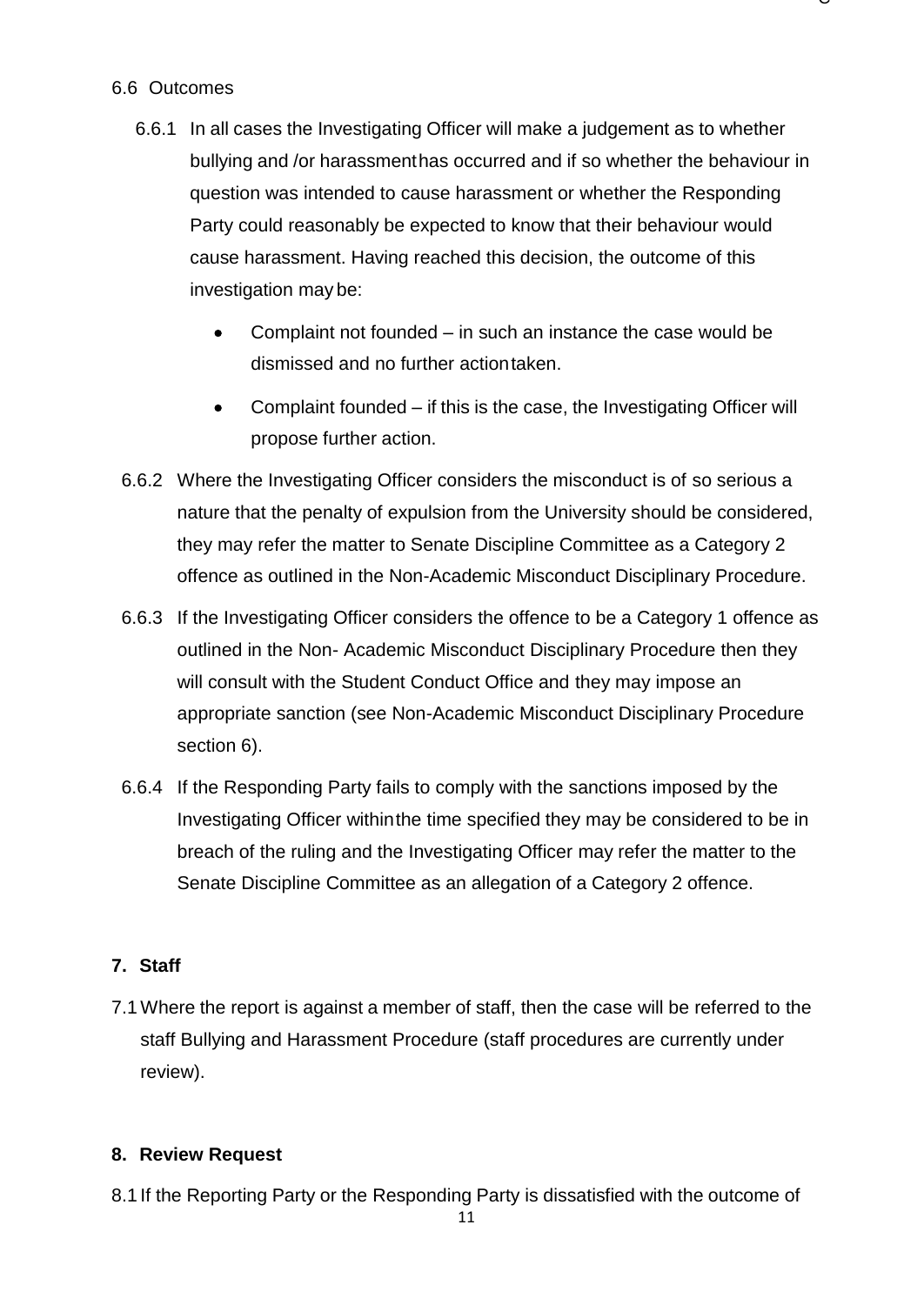the investigation, orthey believe the matter has not been handled fairly or properly in accordance with the Policy, they will be given the opportunity to request a review.

- 8.2A review request must be made in writing to the Student Conduct Office within 10 working days of receipt of the outcome.
- 8.3 They will be asked to state the grounds of their review request, and the right to review will only begranted if there is evidence of the following:
	- a) Procedural irregularity.
	- b) Evidence of further material circumstances which could not reasonably have been expected to have been submitted for consideration at the time of the investigation.
	- c) The sanction imposed was disproportionate to the offence.
- 8.4 The Student Conduct Office will identify a senior officer, independent of the case to undertake the review. The case will be reviewed on the basis of the documentation provided by the Reporting Partyand that held by the original Investigating Officer. The Reviewer may decide to seek further information if necessary.
- 8.5 The Reviewer may then decide to take action as follows:
	- a) Uphold the original decision.
	- b) Referring the case back to the Investigator to reinvestigate in light of new evidence or in a procedurally correct manner. This may involve the reallocation of the case to an Investigator who had no prior involvement in the case.
- 8.6 The review requester will be informed of the outcome of the review request within 28 days of receipt.The decision of the review request is final.
- 8.7 Once all internal processes have been exhausted, a student can make a complaint to the Office of the Independent Adjudicator for Higher Education (OIA) if they remain dissatisfied with the University's decision. Further information is available on the OIA website [\(www.oiahe.org.uk\)](http://www.oiahe.org.uk/).